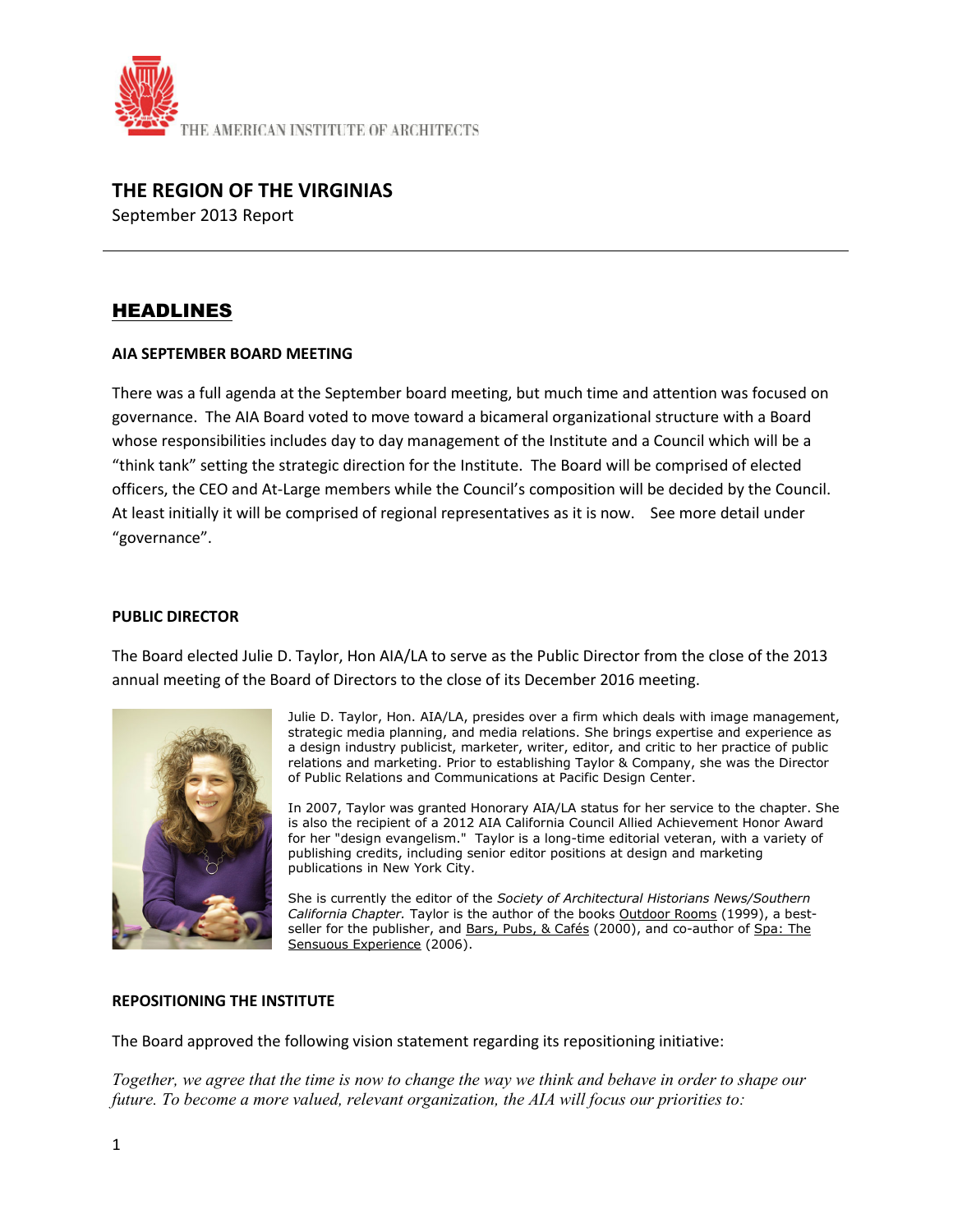

- *Elevate public awareness*
- *Advocate for the profession*

• *Create and expand the sharing of knowledge and expertise to ensure a prosperous future for our members.* 

*Never before have we needed this level of bold, visionary leadership to inspire architects to worktogether and build a better world—through architecture.*

In a video at: [http://vimeopro.com/user15766364/board-sept-21-2013/video/75231703](http://lyris.aia.org/t/1306077/15252575/28399/8/) , President Mickey Jacob FAIA announced three initiatives aimed at assisting Chapters with outreach and with their websites. The three initiatives are:

- **Advocacy Program** Building stories about architects and architecture, and posting these in business journal networks throughout the county. The AIA will be encouraging the business journals to call upon local architects for input and quotes.
- **Video Program** Developing videos about architecture and how it enhances the quality of life. These videos will be posted on the AIA's spot on You Tube. Chapters can download these and use them for public relations efforts.
- **Web Resources** Creating a web-based program to help components with website and social media.

For more information, go to: [www.aia.org/repositioning.](http://lyris.aia.org/t/1306077/15252575/23385/63/)

#### **ENVIRONMENATL SCAN**

The AIA has undertaken a comprehensive environmental scan to identify leadership opportunities for architects through sustainability. Prepared by AIA resident Fellow, Mary Ann Lazarus FAIA, this scan is based on the Foresight report issued earlier this year. With rapid urbanization, compliance with the 2030 climate commitment and more severe weather events, four key focus areas emerged:

- **Climate Change and Resilience** How can we build stronger communities that will resist damage due to extreme weather events?
- **Design and Human Health** Evidence based Health Advocacy through architecture
- **Performance Metrics** How are we doing
- **Energy**  Energy benchmarking

We are investigating partnerships with the Urban Land Institute (Design for health), Architecture for Humanity, and USGBC to advance the AIA's position in these key focus areas. The AIA is also preparing a deep energy retrofit guide.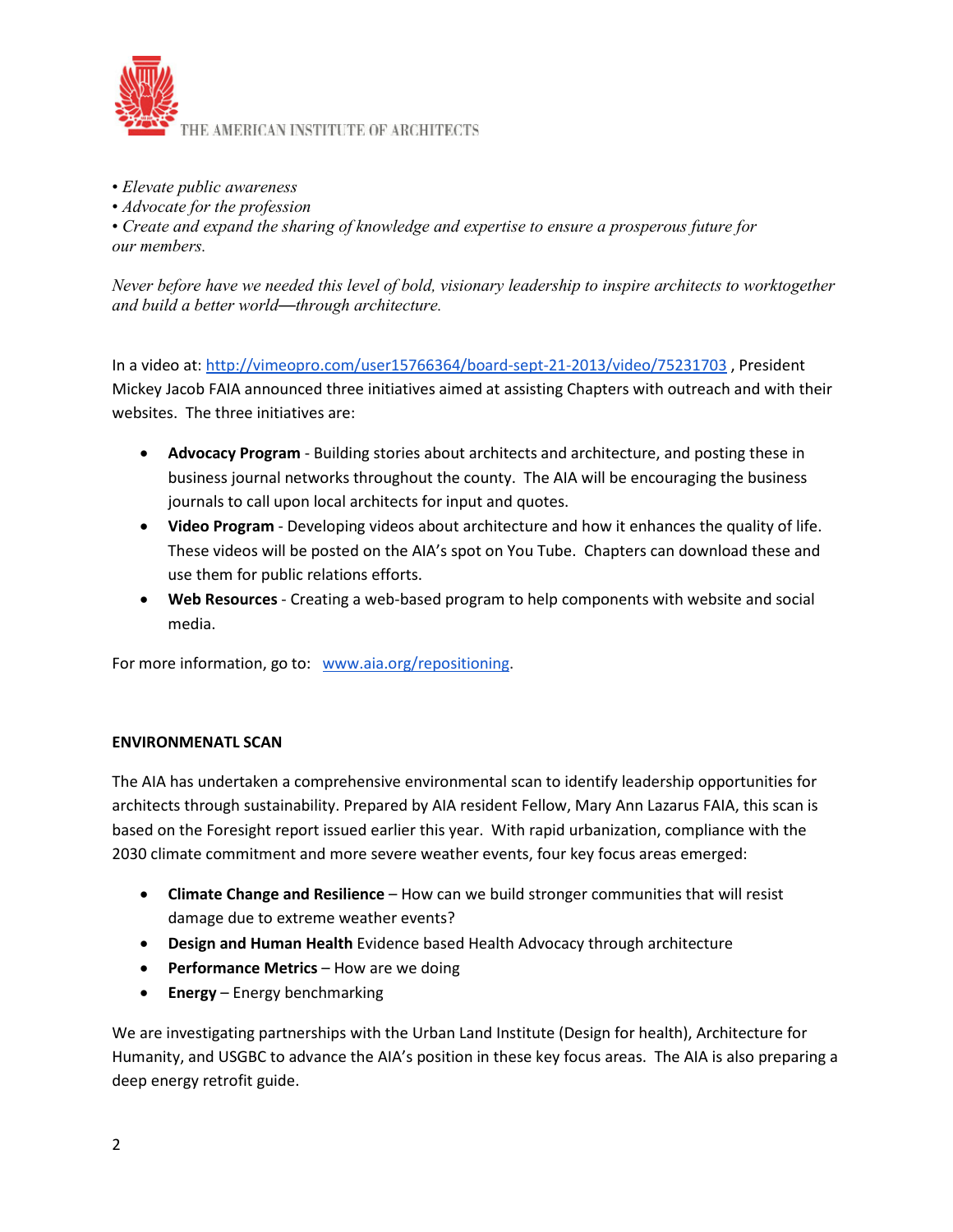

# **Priorities <sup>+</sup> Trends 2**



NYC Benchmarking regulation

July 2013 report prepared by the Boston Society of Architects for the Boston, Green Ribbon Commission Climate Preparedness Working Group

# **Priorities + Trends Analysis**

To determine the best role for the AIA in strengthening sustainability leadership for architects, we reviewed the current state of sustainability priorities and emerging trends across a wide spectrum of organizations, firms, and institutions.. Seven principal trends and priorities emerged from the research, informing the scan's recommendations: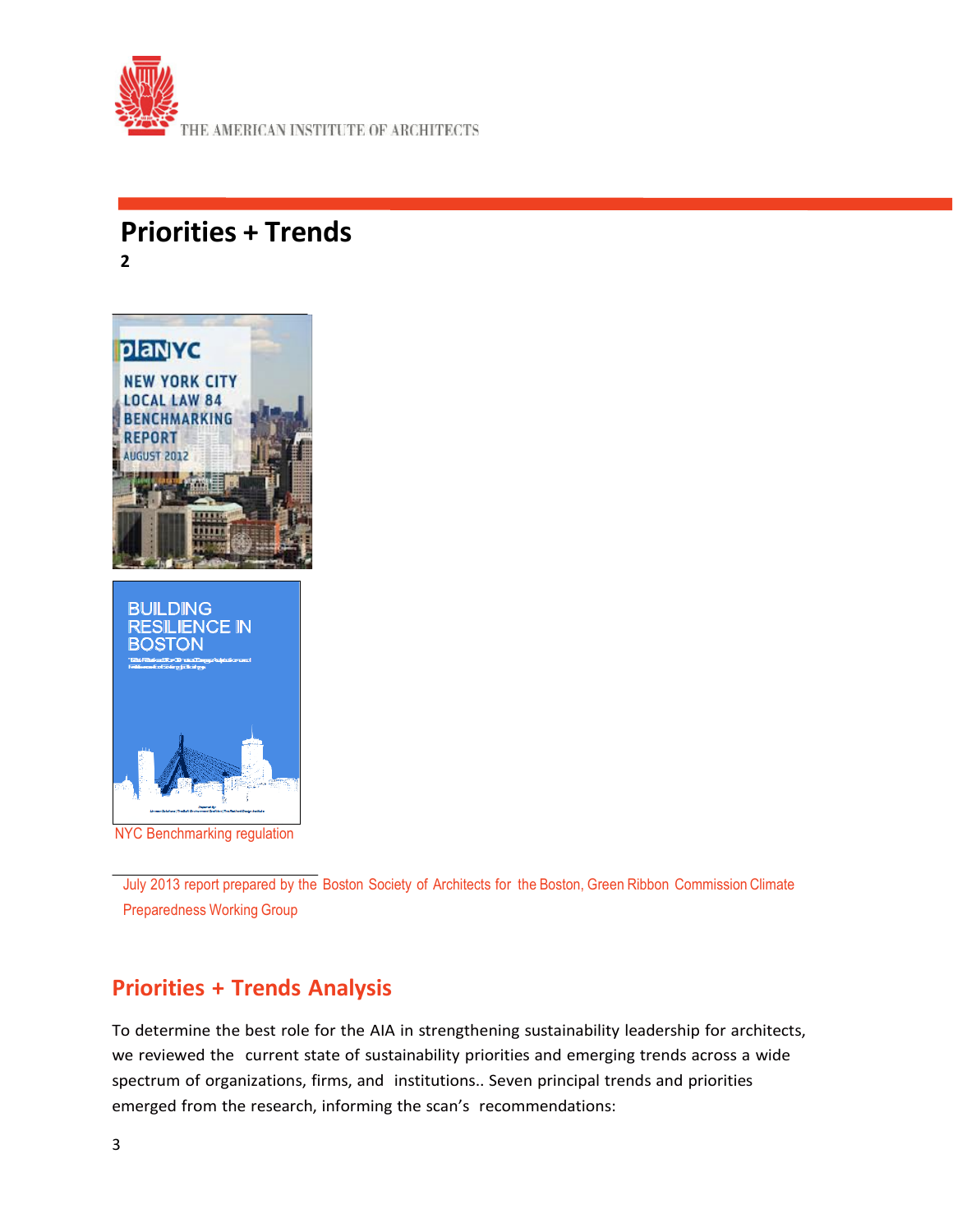

#### **1. DRIVE FOR MEASURED PERFORMANCE**

The global design and construction industry is transitioning from loose, aspirational sustainable goals to measured performance expectations and requirements.

#### **2. INTERSECTIONOFDESIGNANDHUMANHEALTH**

There is a rapidly growing understanding of the important role that the built environment plays on human health andwellness.

#### **3. FOCUS ON EXISTING BUILDINGS AND URBAN AREAS**

In developed countries, the greatest design need and opportunity lies in the renovation and upgrade of existing buildings and urban centers. At the same time, rapid urbanization is taking place across the globe, with the majority of the world's population now living in cities, many in informal settlements.

#### **4. DEMANDFORMATERIALSTRANSPARENCY**

The building industry is moving from a focus on single attributes of building materials, such as recycled content or rapidly renewable resources, to requiring a comprehensive life cycle analysis approach and disclosure of health characteristics in material assessment selection.

#### **5. IMPORTANCE OF WATER**

Aspotablewatershortagesarebecoming commonandmoreinfrastructuresystems are challenged, design for water conservation, a more resilient infrastructure, and onsite rainwater management is now a mainstream priority in many parts of the U.S. and world.

**6. NEED FOR RESILIENCE IN DESIGN** Regions affected by natural and man-made disturbances are promoting a transition from a reactive disaster assistance to a proactive resilient design role where architects participate in planning and design for long-term resilience and adaptation .

**7. GROWING GREEN BUILDING DEMAND** The demand for "green building" did not wane during the recent recession in many regions, and according to McGraw Hill's most recent sustainability survey, as the economy continues to recover, there is an expanding demand for green building throughout the globe.

#### **Leadership Perspectives**

To identify those issues that offered the greatest opportunity and importance to architects, we asked a broad range of AIA and non-AIA leadership representatives for their perspective on the most important sustainability priorities and trends to meet the current and future needs of their clients and communities.

Combined, the top priorities and trends the leaders identified were: **Performance Metrics**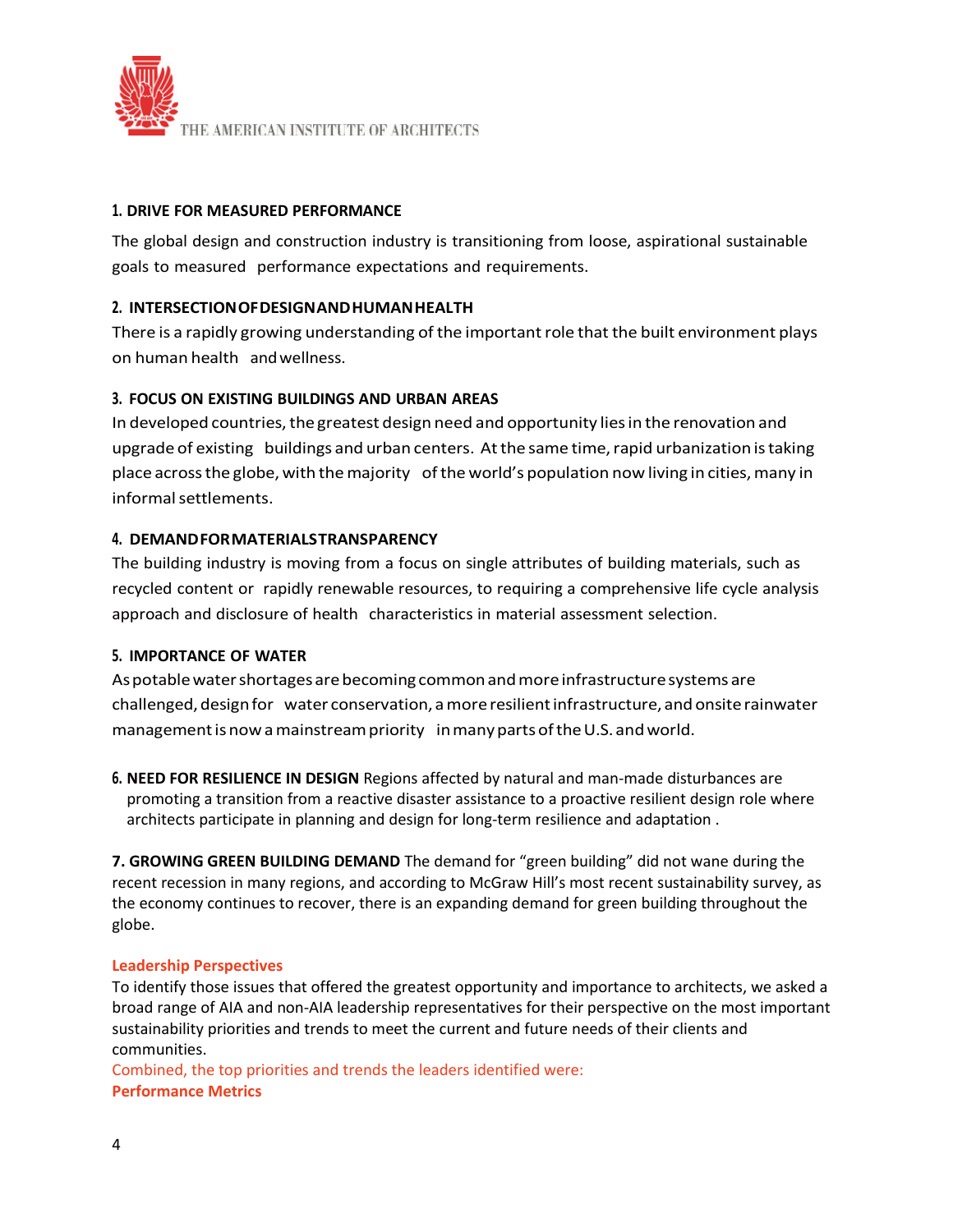

**Design + Human Health Climate Change + Resilience Energy**

#### **MEMBER RESOURCES TASK FORCE**

Chairperson Lawrence Livergood, FAIA reported on the activities of the Member Resource Task Force whose charge was to evaluate what it means to be an AIA member and what success looks like for the AIA in delivering a value proposition to its members. The board passed the following motion based on recommendations of the task force:

The Board endorses the recommendations of the Member Resource Service Task Force as presented at this meeting. With that in mind, the Board directs AIA management to take appropriate measures toward planning for the following goals:

• Invest in technology to offer a personalized member experience to AIA members.

• Wind down the current revenue-share resourcing model in successive twenty-percent reductions over a five-year period beginning in 2015. (Thus, the revenue share in 2015 would equal 80% of the 2014 total revenue share, the revenue share in 2016 would equal 60% of the 2014 total, and so forth.) Management, together with the Task Force, is further authorized to investigate and recommend appropriate incentives for membership growth and retention.

• Empower the state organization (or another component) in each state to ensure that all chapters in that state deliver appropriate service and value to their members.

• Establish component accountability for ensuring basic delivery of member value. This may include the establishment and/or adjustment of minimum standards, and a certification process to bring the AIA into alignment with association best practices. Certification should include a higher minimum number of members in each chapter to ensure chapter viability.

• Remove governance roadblocks to efficient organization and service delivery throughout the AIA (that is, to permit adoption of best practices and new approaches). This may include enabling state organizations to create sections where that is not already possible.

There was discussion about eliminating the three-tier structure which can be inefficient and redundant. AIA Colorado has modified its governance structure to do this. AIA Management will bring its resulting findings and recommendations to the Board for further action

#### **GOVERNANCE**

In July 2013 the AIA created a task force to grapple with the question of whether the current Board structure is relevant and optimum for what lies ahead. The task force was comprised of the Executive Committee, a representative from each Board class, a CACE member and a NAC member. Below are some of the reasons for considering a new governance structure, and following that is a copy of the resolution which describes the actions the Board took and next steps.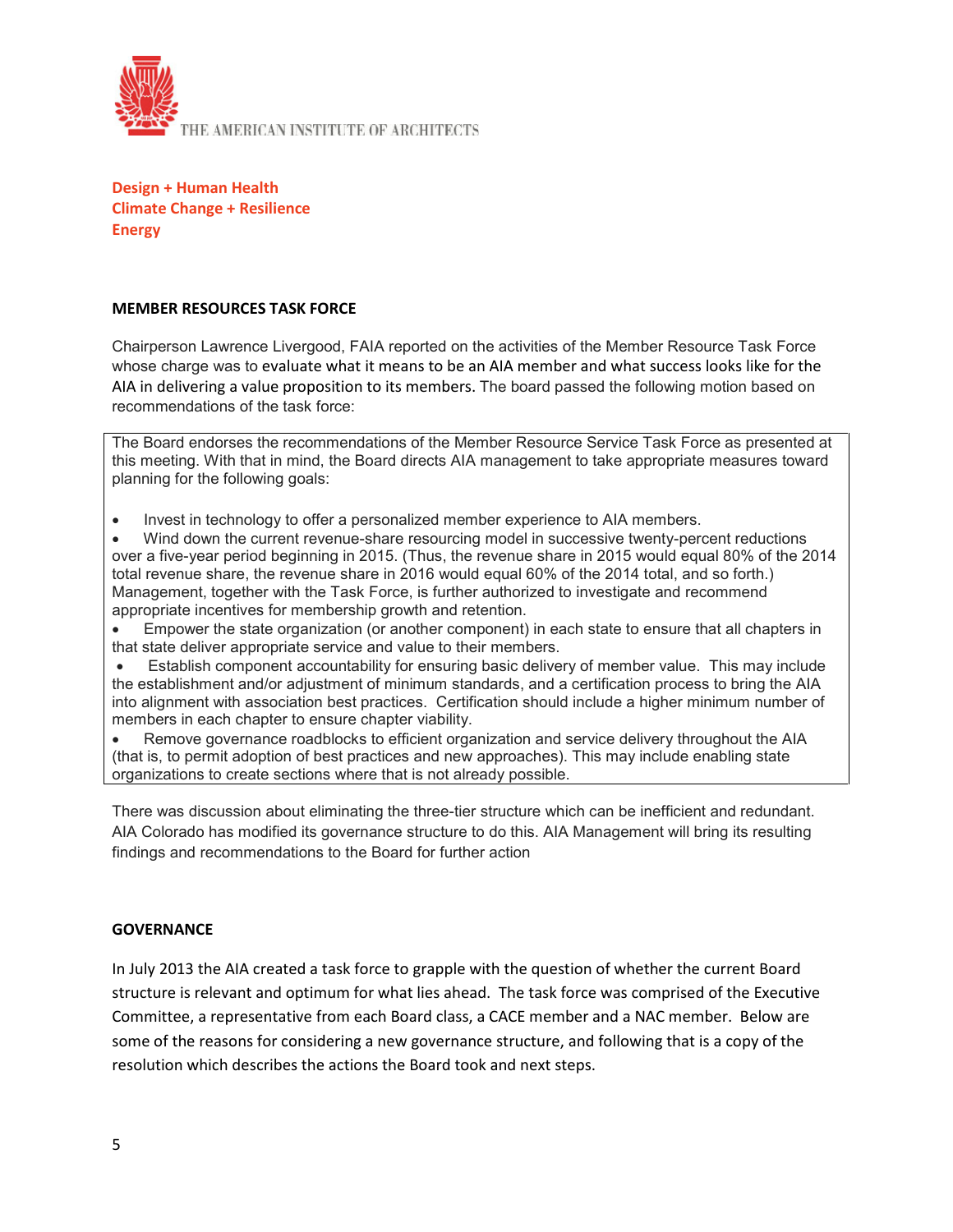

## **Q: Why are governance changes necessary?**

• Adapting our governance model to get the right bodies of leaders making the right decisions is necessary for AIA to show the bold leadership that our members have repeatedly called for.

• A streamlined governance framework allows the Board to more effectively address important issues affecting members and the profession.

• Changes to the governance structure that create more time and space for our leaders to address professional issues will heighten our relevance and value to our members.

• Governance that supports agility will enable us to respond to new opportunities more effectively.

# Q: **What will a governance change look like?**

• We'll create two houses in the governance structure.

• A smaller Board of Directors will have a well-defined strategic, fiduciary responsibility and Board members chosen for specific roles and talents.

• A larger Council will take up the compelling issues of the day with the potential to impact the profession such as the environment and the role of design in improving public health. The composition of the Council will ensure geographic, demographic and subjectmatter diversity.

## **Q: Why are governance changes necessary now?**

• Previous attempts brought the same results in Board composition and structure. Now, there is strong momentum and appetite for meaningful change.

• There is an explicit call for change by members via the Convention resolutions. CACE influential stakeholders voiced a desire for change.

• Some components are already changing/repositioning and look to national Board for similar action and leadership.

• Other influential stakeholders—allied organizations, clients, leaders in architecture and others, are also looking to AIA to lead and anticipate change.

• External influences are making change necessary and possible—demographics, economy, technology, etc.

#### **Q: What are the advantages to making governance changes?**

• The two houses will define appropriate delineation of roles and responsibilities.

- Achieve higher levels of satisfaction among volunteers.
- Becomes a model of change that can be replicated by components.
- Allows the organization to more effectively make decisions and take positions.

• Presents new opportunities for individual growth and leadership, particularly for those who do not follow the typical leadership pathway (e.g., working up through Component structure) and facilitates more meaningful discussion of the important issues of interest to the members and AIA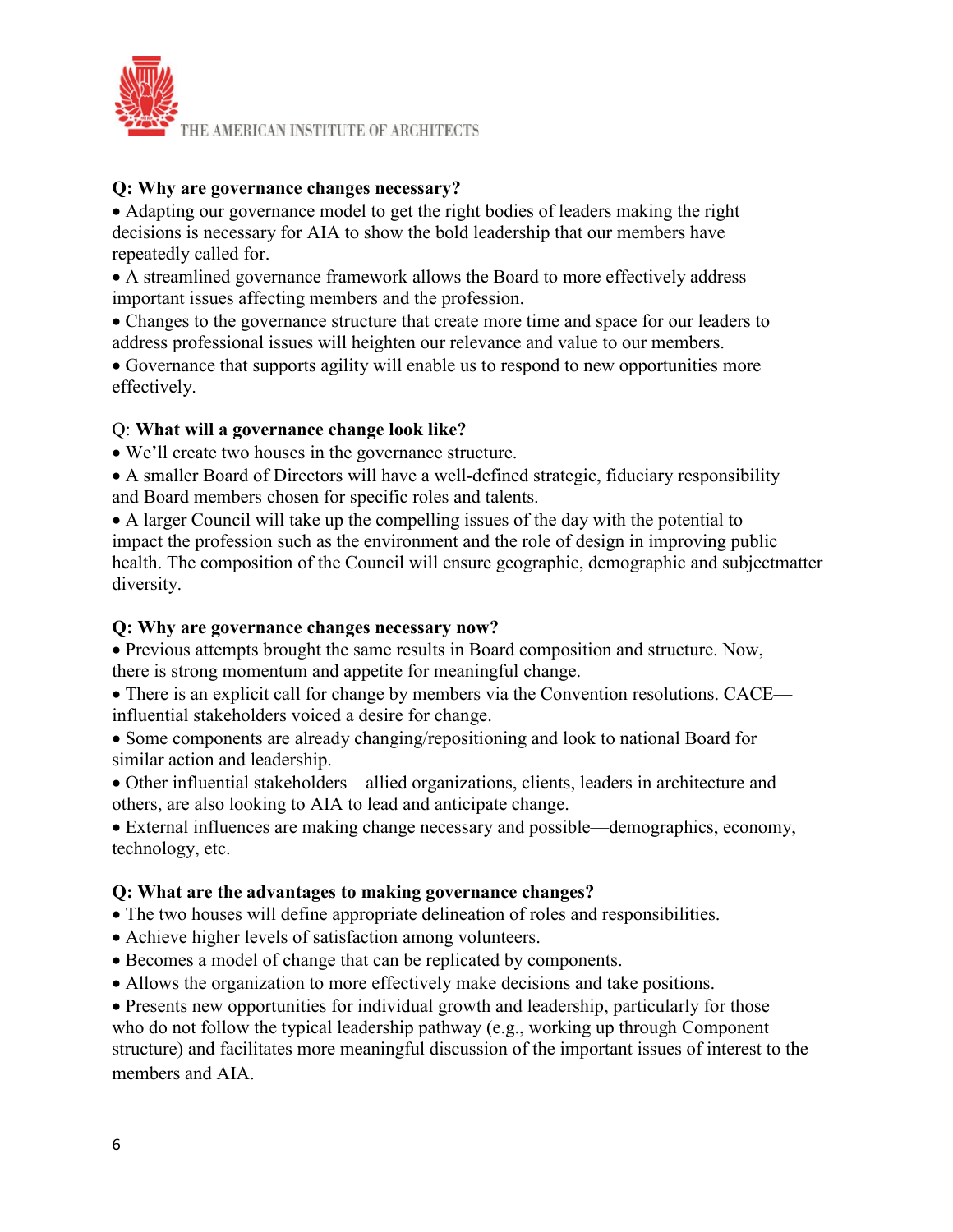

# **Q: How will governance changes impact current members of the AIA Board?**

- Current board members retain their position throughout their term.
- Elevates level of discussion to focus on issues affecting future of the profession.

• Current Board members will participate in significant change for the AIA that will leave

a legacy of their service.

# **Q: How will governance changes benefit the member?**

• Allow the Board to be more fully engaged with issues concerning practice, profession, and the larger society.

• The AIA will be better able to take advantage of opportunities that can positively impact the profession.

• Streamlined governance better aligns with expressed needs of professionals and the profession.

• Instills confidence in the relevance of the AIA by demonstrating a willingness to respond to member feedback.

# **Q: What type of issues and opportunities can the Council address?**

- For Emerging professionals—education, path to licensure, hiring.
- Identify and stay ahead of marketplace trends—clients, contractual practices, money, economy—that affect the profession.
- Anticipate and prepare members for changes in Professional practice.
- Advocacy issues.
- Identify and recommend action on international development and/or expanded opportunities.

#### **NEXT STEPS**

The next steps are that the Executive Committee will review the comments from the September Board meeting then come to the Board in December with a more specific governance model including a timeline for implementation. Based on input from the Board at that time, a bylaws change will be drafted. Any change in the governance model will require voted from the general membership at the 2014 Convention in Chicago. There will be updates at the 2014 Grassroots session.